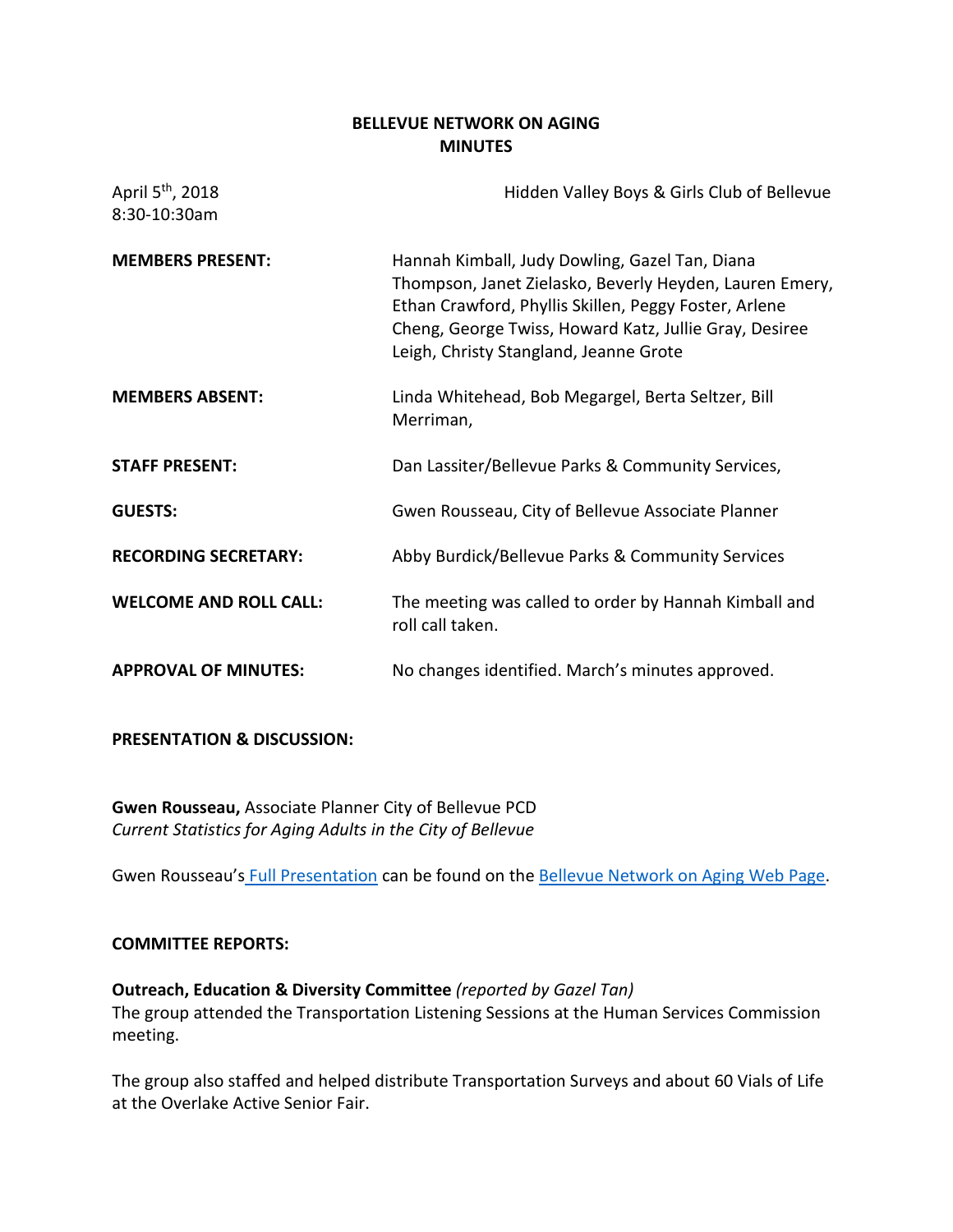An upcoming project Arlene is working on is to get Vials of Life translated into several different languages, Spanish, Mandarin, Korean, Russian.

- $\checkmark$  May's City Council Proclamation concerning May as "Older Americans Month" will not be read at the council meeting but will be signed and sent out to NBCC. Council received a memo discussing why awareness is important and they received a list of BNOA 2017 accomplishments.
- $\checkmark$  Diana will attend, receive the proclamation and provide comments of elder abuse for the June's proclamation of World Elder Abuse Awareness Day at city council on June 4<sup>th</sup>.
- $\checkmark$  Arlene was able to get the group a table at the Bellevue Library Resource Fair in April and May.
- $\checkmark$  Hannah was able to get a table at the Crossroads Farmers Market for an outreach opportunity for BNOA.
- $\checkmark$  The Strawberry Festival is approaching in June and BNOA members will be needed in shifts to provide outreach information concerning aging adult concerns.

Members attended the Human Services Commission Meeting to receive the results of the Transportation Survey.

There is an opportunity for CISC to provide Senior Services to Russian seniors at the North Bellevue Community Center. They are currently submitting the funding for this proposal.

# **Transportation & Housing Committee** *(reported by Judy Dowling)*

The committee reported on the Puget Sound Regional Council (PSRC) Vision 2050, which is where the regional council collects ideas about purposeful direction concerning affordable housing and transportation and the environment.

There is a Neighborhood Conference on April 21<sup>st</sup> and committee members are planning to attend. It is \$35 for those that would also like to register.

Janet Lewine distributed the contact sheets for the senior housing options (ARCH) brochure for each committee member to update and give back to her.

The next committee meeting is April 18<sup>th</sup> at 8:30am at Hidden Valley Sports Complex.

A prioritizing exercise on transportation in Bellevue was completed at the last Human Services Commission meeting. Ideas were condensed and prioritized and the following were identified as high priority:

- $\checkmark$  Affordable
- $\checkmark$  Flexible
- $\checkmark$  Shorter/more direct routes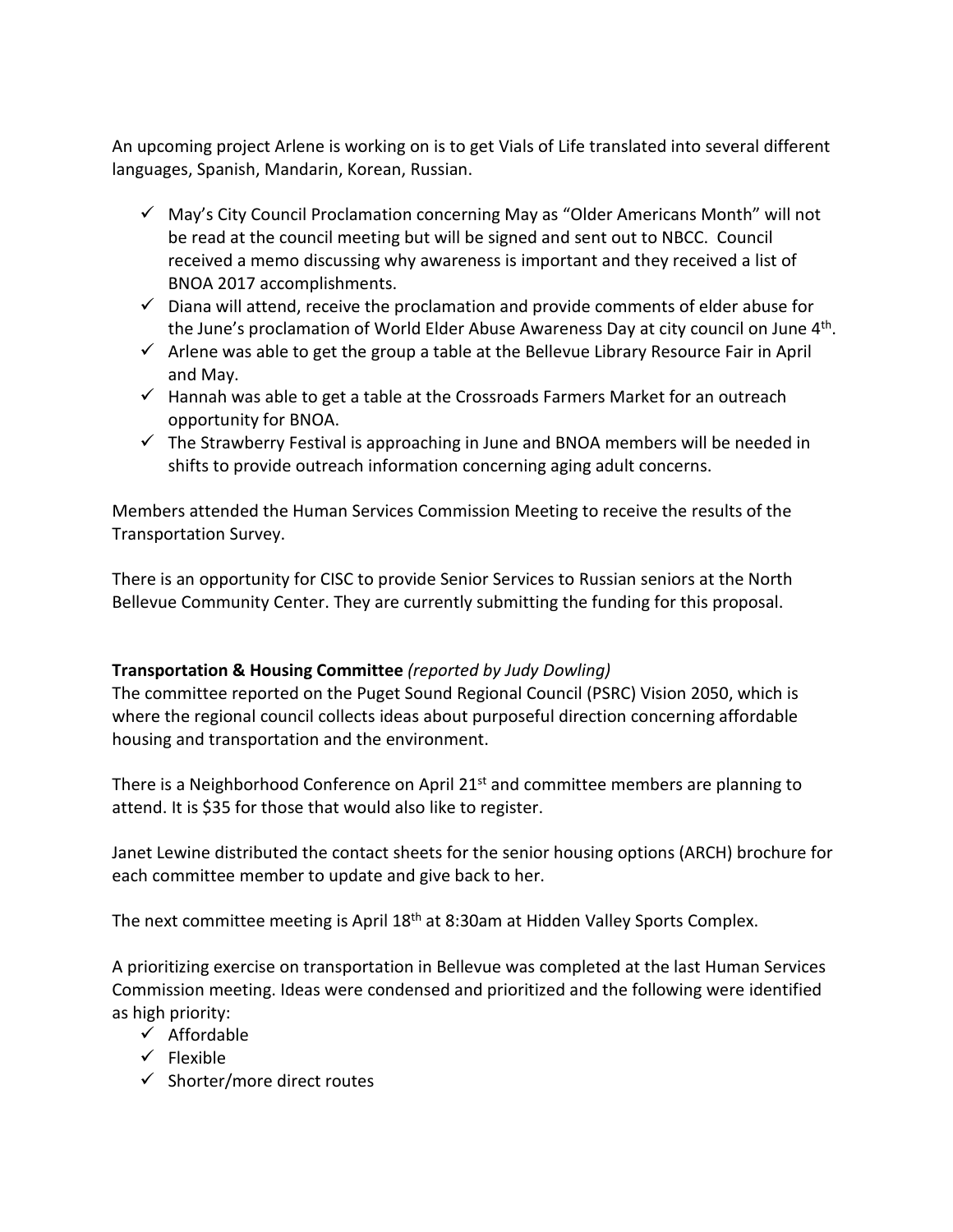# **Advocacy Committee Advocacy Committee** *(reported by Diana Thompson, Janet Zielasko & Howard Katz)*

(Diana Thompson) The Hearing Aid Bill was passed and was signed by the governor. The Hearing Loss Association may be requesting changes next year, but it has passed.

The Respite Care Bill was passed and signed by the governor. This bill is to reduce the number of hours of required training of 14 hours for persons who work 300 hours or less in a year and provide respite care services only to individuals receiving long-term care services.

The Property Tax Bill related to raising the level of income, and still being eligible for partial exemption for property tax did not pass. A promising thing to note is the Advocacy Committee includes Kirkland Senior Council which is located within the 45<sup>th</sup> District. The person in the senate who introduced the bill is the current senator in the 45<sup>th</sup> District

Others Bills Considered:

- $\checkmark$  Local Property Tax Levies
- $\checkmark$  The Dementia Action Collaborative
- $\checkmark$  Long Term Care Trust Act

(Janet Zielasko) Both [iPhones](https://www.aarp.org/home-family/personal-technology/info-2017/ways-smartphones-changed-us-fd.html) and Androids typically have an In Case of Emergency (ICE) app that allows first responders to access critical medical information on your phone from the lock screen, without knowing the passcode. Information can include prescription allergies, medical conditions, blood type and emergency contacts.

The Kirkland Fire Department is not interested in "Advocating" this information to the Community but the Bellevue Fire Department is very supportive and have in-fact utilized it recently when responding to an emergency. A Bellevue Police officer was unaware of this feature but found it interesting. Currently the Vial of Life stored in a person's refrigerator is the most effective means of having available information to emergency response teams. Currently the BNOA is involved in assisting the distribution of the Vials of Life.

More to come on evaluating this information and begin to possibly promote it.

(Howard Katz) The group is connecting with Robin Steele at BTV to get the word out on Hospital Observation. Current data is needed. Communication with Kathy Iverson has taken place to collect 3 examples/recent cases for the BTV episode. There was a recent video/cartoon circulated with useful information on this topic as well.